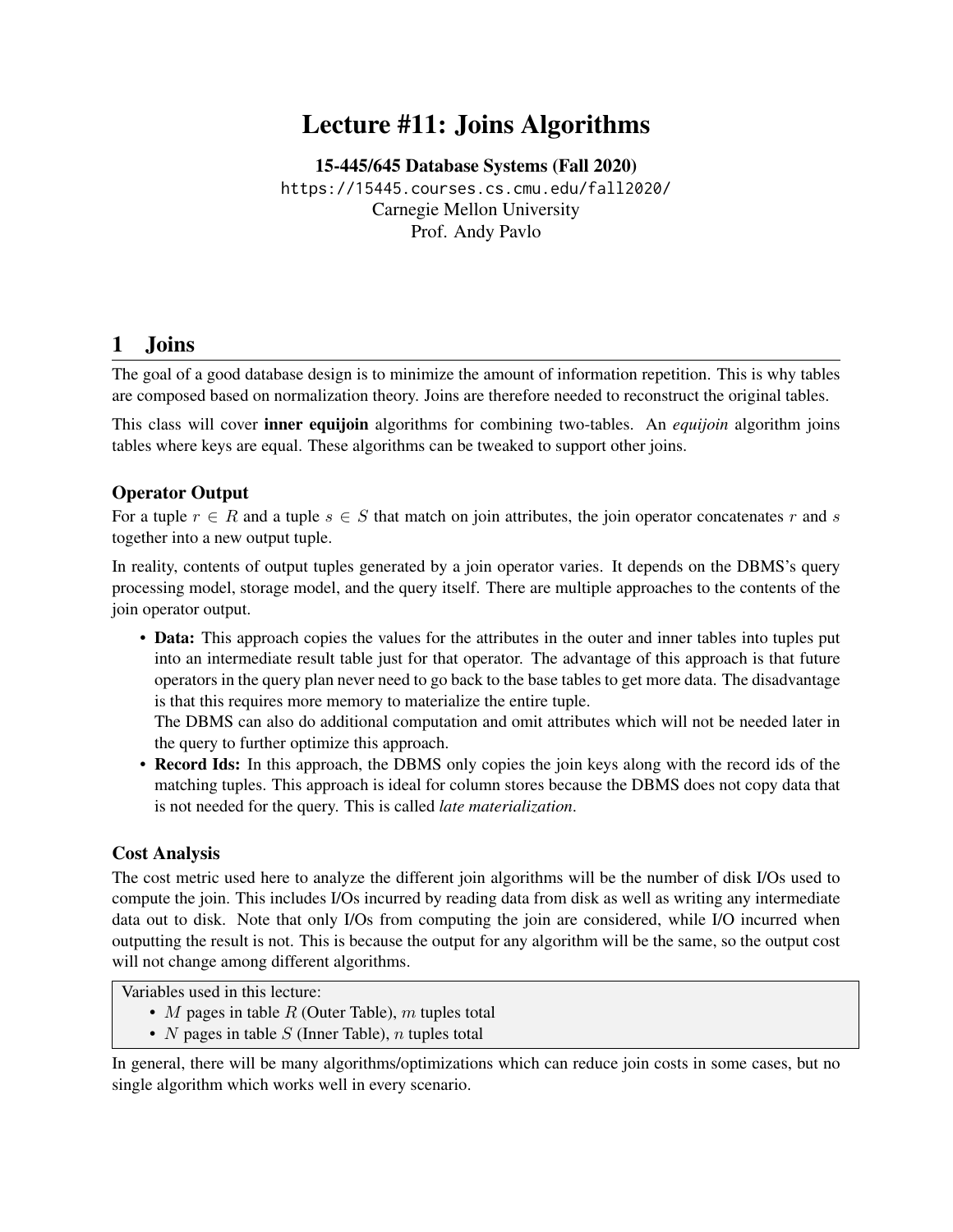## 2 Nested Loop Join

At a high-level, this type of join algorithm is comprised of two nested for loops that iterate over the tuples in both tables and compares each unique of them. If the tuples match the join predicate, then output them. The table in the outer for loop is called the *outer table*, while the table in the inner for loop is called the *inner table*.

The DBMS will always want to use the "smaller" table as the outer table. Smaller can be in terms of the number of tuples or number of pages. The DBMS will also want to buffer as much of the outer table in memory as possible. It can also try to leverage an index to find matches in inner table.

### Simple Nested Loop Join

For each tuple in the outer table, compare it with each tuple in the inner table. This is the worst case scenario where the DBMS must do an entire scan of the inner table for each tuple in the outer table without any caching or access locality.

Cost:  $M + (m \times N)$ 

#### Block Nested Loop Join

For each block in the outer table, fetch each block from the inner table and compare all the tuples in those two blocks. This algorithm performs fewer disk access because the DBMS scans the inner table for every outer table block instead of for every tuple.

**Cost:**  $M + (M \times N)$ 

If the DBMS has B buffers available to compute the join, then it can use  $B - 2$  buffers to scan the outer table. It will use one buffer to scan the inner table and one buffer to store the output of the join.

**Cost:**  $M + \left( \left\lceil \frac{M}{B-2} \right\rceil \times N \right)$ 

### Index Nested Loop Join

The previous nested loop join algorithms perform poorly because the DBMS has to do a sequential scan to check for a match in the inner table. However, if the database already has an index for one of the tables on the join key, it can use that to speed up the comparison. The DBMS can either use an existing index or build a temporary one for the join operation.

The outer table will be the one without an index. The inner table will be the one with the index.

Assume the cost of each index probe is some constant value C per tuple. Cost:  $M + (m \times C)$ 

## 3 Sort-Merge Join

At a high-level, a sort-merge join sorts the two tables on their join key(s). The DBMS can use the external mergesort algorithm for this. It then steps through each of the tables with cursors and emits matches (like in mergesort).

This algorithm is useful if one or both tables are already sorted on join attribute(s) (like with a clustered index) or if the output needs to be sorted on the join key anyways.

The worst case scenario for this algorithm is if the join attribute for all the tuples in both tables contain the same value, which is very unlikely to happen in real databases. In this case, the cost of merging would be  $M \cdot N$ . Most of the time though, the keys are mostly unique so the merge cost is approximately  $M + N$ .